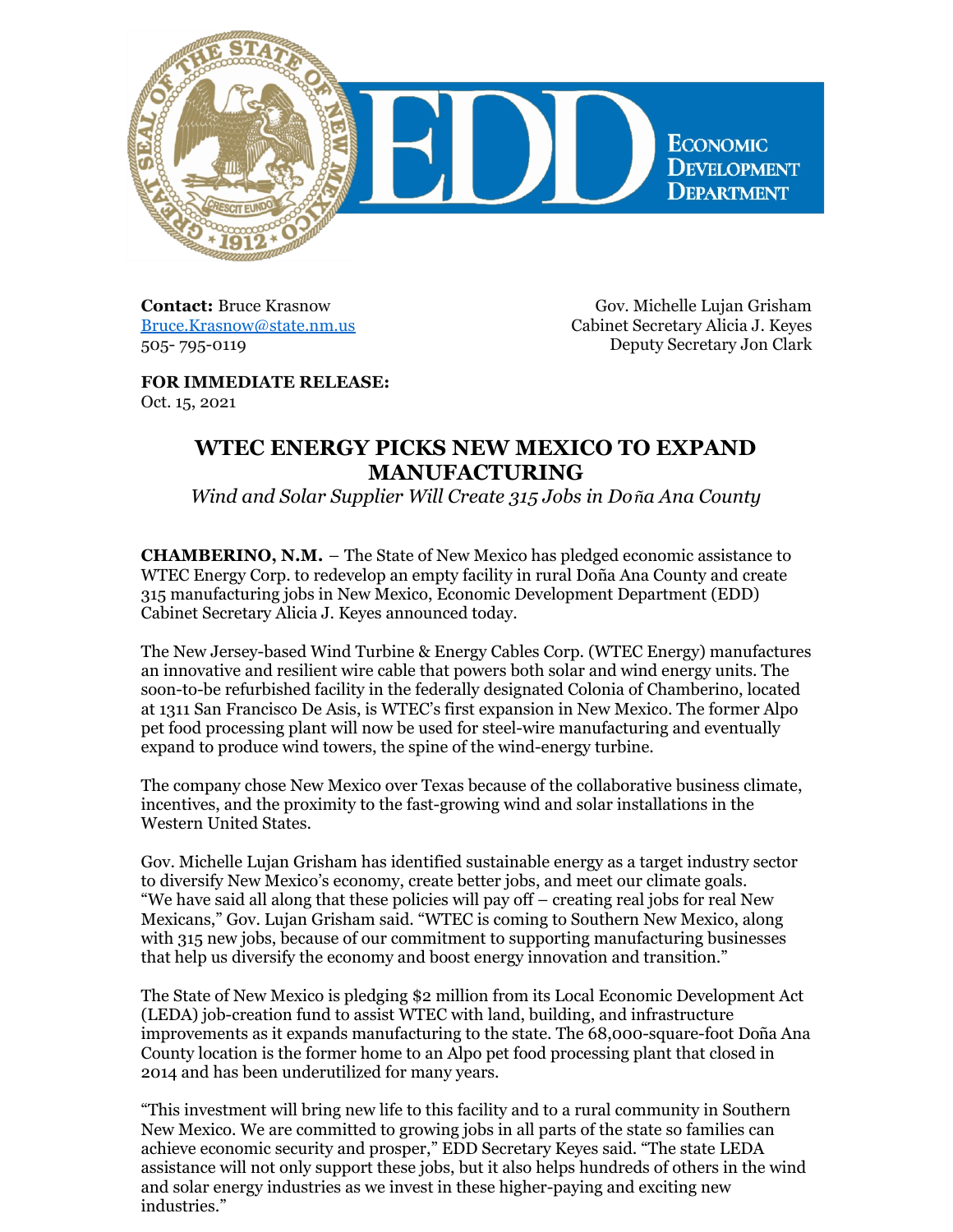"WTEC's new facility in Doña Ana County shows that New Mexico's wind energy expansion is creating positive economic opportunities across the state," Energy, Minerals and Natural Resources Department Cabinet Secretary Sarah Cottrell Propst said. "I applaud EDD's good work in attracting another renewable energy supply chain company to New Mexico."

The company expects to begin hiring in early 2022 with a ramp up to 315 full-time employees by the end of 2027. The average salary is expected to be over \$37,000 and the project will have a statewide economic impact of \$409 million over 10 years.

"When WTEC started looking for a new location we wanted to be in the West, closer to our customers and key raw material vendors. When evaluating the pros and cons of Texas vs. New Mexico, the incentives offered by New Mexico and our close relationship with the Economic Development Department and MVEDA tipped the scale," WTEC CEO Brian Singh said. "At this property in Doña Ana County we have an existing building with room to expand. We see a lot of growth in the wind and solar sectors and this positions us well to grow our manufacturing capacity and improve our competitive position in the market."

Doña Ana County is the fiscal agent for the project and will award the LEDA assistance as the company meets its economic development benchmarks.

"WTEC Corp's expansion into Doña Ana County supports our efforts to grow new employment opportunities and promote economic development. We are excited about the prospect of creating over 300 jobs and a large \$20 plus million-dollar investment in a Colonia that will benefit the community and diversify the base of employment in Chamberino. Their use of the former Alpo building is a way to repurpose an old facility and provides a location that will serve as a base for their operations," Doña Ana County Board of County Commissioners Chair Manuel Sanchez said. "This project presents an opportunity for investment and economic development in a more rural part of the county."

WTEC is a private company founded by Brian Singh, president and CEO, who designed an innovative and more stable wire cable for GE turbines. Singh has more than 35 years of experience in the wind industry, cable manufacturing, and product development. Prior to forming WTEC Energy in 2002, Singh was president of King Wire and chief operating officer of Telecom Energy Cables Corp/Taihan, USA.

WTEC Energy has locations in New Jersey, Texas, Arizona, Florida, and Monterrey, Mexico.

The company started looking for a new location close to many of its suppliers in El Paso and the Western United States, and chose New Mexico largely due to the incentive package, as well as the partnerships with EDD and the Mesilla Valley Economic Alliance (MVEDA), which provided site selection and technical assistance to the company.

In addition to LEDA, \$100,000 from the El Paso Electric New Mexico Economic Development fund has been pledged to WTEC to support the project. The fund. which is administered by MVEDA and the Community Foundation of Southern New Mexico, was established by El Paso Electric in connection with the corporate sale of the Utility to Infrastructure Investments Fund (IIF) to provide \$1 million per year for 20 years in support of private businesses, projects, and organizations that make, or will make, a measurable difference in achieving economic growth and development, expanding and diversifying the tax base, creating new quality jobs, and increasing the economic base within El Paso Electric's New Mexico service territory.

"WTEC Corp's expansion into the Chamberino community might just become one of the most impactful job creation projects to ever take place in rural New Mexico," Davin Lopez, president and CEO of MVEDA, said. "We are pleased that we could partner El Paso Electric's N.M. Economic Development Fund with the State of New Mexico and Doña Ana County to land this investment."